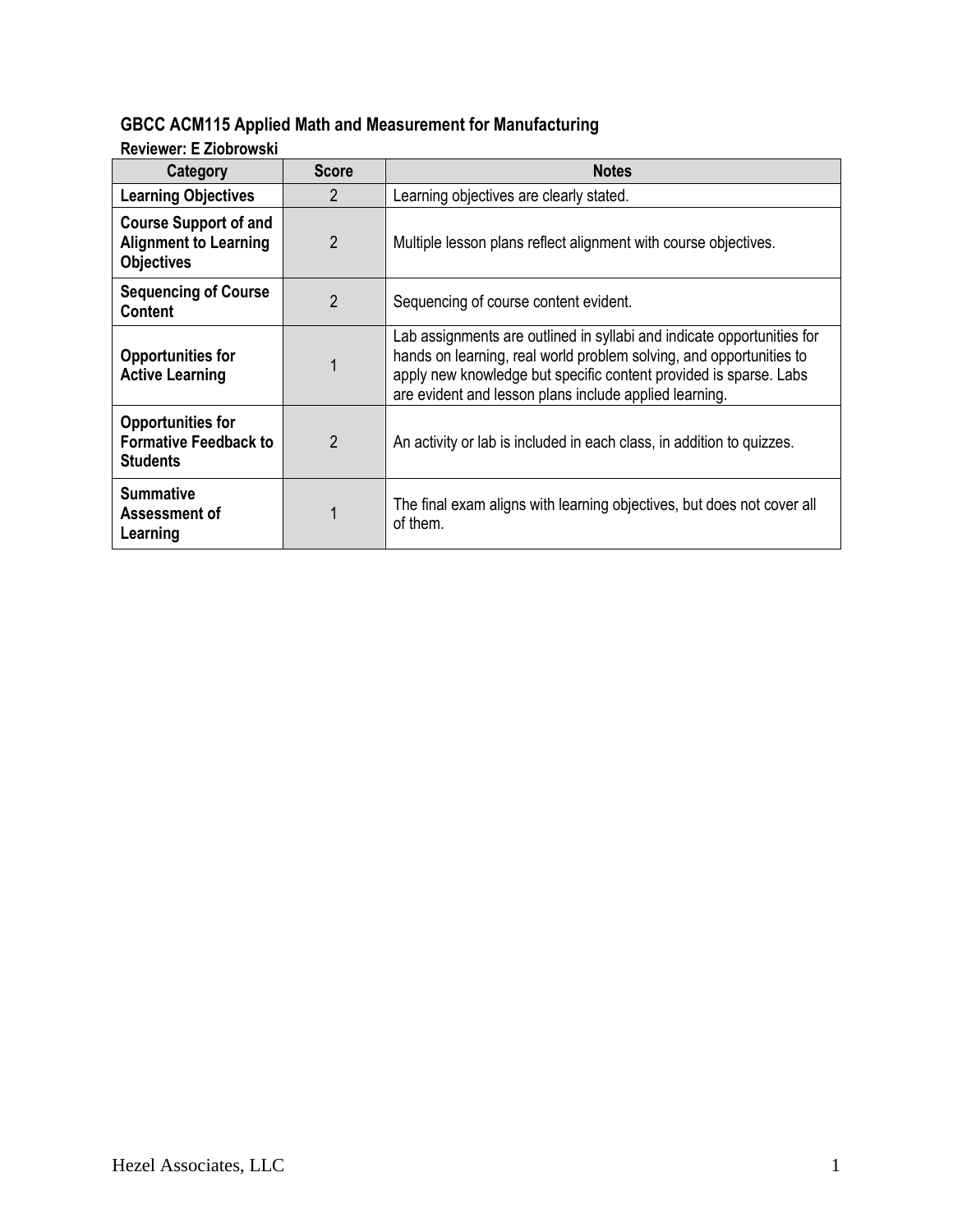| <b>Score</b>                                                                                   | $\overline{2}$                                                                                   | 1                                                                                                | $\mathbf{0}$                                                                                          | <b>Not Enough</b><br><b>Information</b> |
|------------------------------------------------------------------------------------------------|--------------------------------------------------------------------------------------------------|--------------------------------------------------------------------------------------------------|-------------------------------------------------------------------------------------------------------|-----------------------------------------|
| <b>Learning</b><br><b>Objectives</b>                                                           | All appropriate learning<br>objectives for students are<br>included                              | Some appropriate learning<br>objectives for students are<br>included                             | Learning objectives for students<br>are not included                                                  | <b>NEI</b>                              |
|                                                                                                | Objectives are clear and directly<br>related to the course and program                           | Objectives are clear but vaguely<br>related to the course and program                            | Objectives are confusing or not<br>related to the course and program                                  |                                         |
| Course<br><b>Support of and</b><br><b>Alignment</b> to<br><b>Learning</b><br><b>Objectives</b> | Course activities are always<br>aligned to the learning objectives                               | Course activities are sometimes<br>aligned to the learning objectives                            | Course activities are not aligned<br>to the learning objectives                                       | <b>NEI</b>                              |
|                                                                                                | Course materials are always<br>aligned to the learning objectives                                | Course materials are sometimes<br>aligned to the learning objectives                             | Course materials are not aligned<br>to the learning objectives                                        |                                         |
| <b>Sequencing of</b><br><b>Course</b><br><b>Content</b>                                        | Course content is clearly<br>presented in a logical order and<br>format                          | Course content is generally<br>presented in a logical order and<br>format                        | Course content is not presented in<br>a logical order and format                                      |                                         |
|                                                                                                | Students have many opportunities<br>to build upon their existing<br>knowledge with new knowledge | Students have some opportunities<br>to build upon their existing<br>knowledge with new knowledge | Students do not have<br>opportunities to build upon their<br>existing knowledge with new<br>knowledge | <b>NEI</b>                              |
| <b>Opportunities</b><br>for Active<br><b>Learning</b>                                          | Many opportunities exist in the<br>course for active/hands-on<br>learning                        | Some opportunities exist in the<br>course for active/hands-on<br>learning                        | No opportunities exist in the<br>course for active/hands-on<br>learning                               |                                         |
|                                                                                                | Learners are always engaged in<br>real-world problem solving                                     | Learners are sometimes engaged<br>in real-world problem solving                                  | Learners are never engaged in<br>real-world problem solving                                           | <b>NEI</b>                              |
|                                                                                                | Learners are often given<br>opportunities to apply their new<br>knowledge                        | Learners are sometimes given<br>opportunities to apply their new<br>knowledge                    | Learners are never given<br>opportunities to apply their new<br>knowledge                             |                                         |

## **AMPed NH Curriculum Review Rubric Developed by Hezel Associates, LLC**